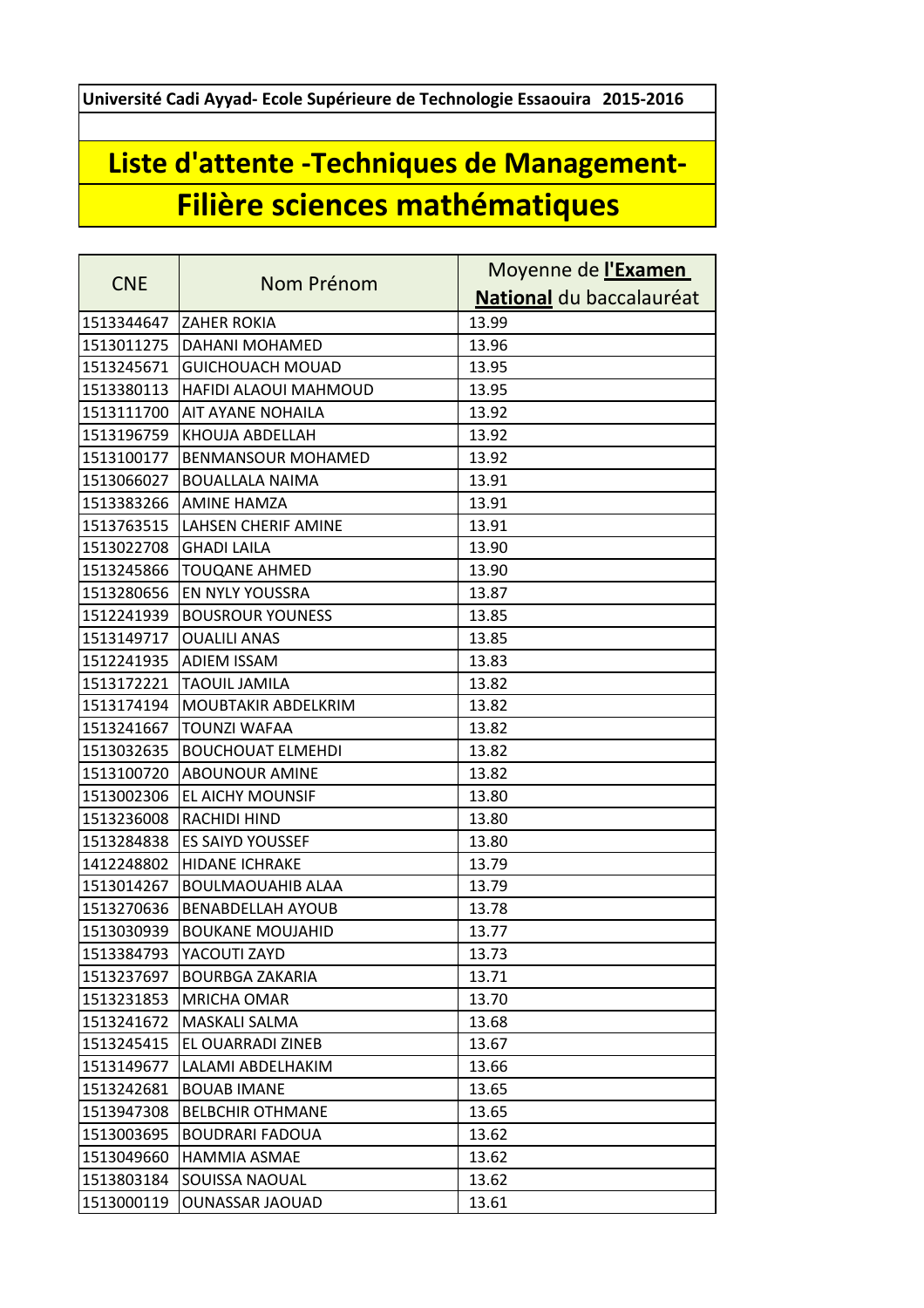| 1513380326 | <b>BENNIS MOURAD</b>               | 13.59 |
|------------|------------------------------------|-------|
|            | 1513032155   AZIZI SAADEDDINE      | 13.57 |
| 1513099529 | LALAOUI RHALI ANASS                | 13.56 |
| 1513194160 | <b>ELBANNAOUY ABDELHAK</b>         | 13.55 |
| 1513381629 | <b>SEAGHI SOUFIANE</b>             | 13.55 |
| 1513250187 | <b>SAKHORI SALMA</b>               | 13.55 |
| 1513682685 | <b>HAOUTI OUMAYMA</b>              | 13.54 |
| 1513331117 | IMOUDAFFAR TAHA                    | 13.54 |
| 1513075776 | <b>SAIDI SALAH EDDINE</b>          | 13.53 |
| 1513154240 | <b>SABIR NAJWA</b>                 | 13.53 |
| 1513008459 | BELKACIM ABDELHAKIM                | 13.52 |
| 1412876271 | <b>MOUADILI HAJER</b>              | 13.51 |
| 1513032658 | IAYAOU OUSSAMA                     | 13.51 |
| 1513080007 | AOUINATOU OUSSAMA                  | 13.51 |
| 1513239240 | <b>ENNABIRHA WISSAM</b>            | 13.50 |
| 1512012495 | <b>IEL AZZAOUI ANAS</b>            | 13.49 |
| 1512051394 | AJJA OULAYA                        | 13.49 |
| 1513027767 | <b>EL GAMOUS LOUBNA</b>            | 13.48 |
| 1513179753 | <b>MAROUF YOUCEF</b>               | 13.47 |
| 1513091579 | AGNAGAYE KAWTAR                    | 13.46 |
| 1513230307 | <b>ELBENISSI YOUNESS</b>           | 13.46 |
| 1513244006 | <b>BRIERE LAILA</b>                | 13.46 |
| 1513947360 | BAQQALI HASSANI HOUDA              | 13.45 |
| 1513231953 | IEL MAJDOUB MARIA                  | 13.45 |
| 1513171559 | <b>BOULAHIA IMANE</b>              | 13.42 |
| 1513026409 | <b>JEL MESLOUTI FATIMA EZZAHRA</b> | 13.42 |
| 1513546118 | <b>GRAOUA MARWANE</b>              | 13.42 |
| 1412351153 | ELAKROUDI FATIMA ZAHRA             | 13.40 |
| 1513087490 | IBENOUAZIZ FATIMA EZZAHRA          | 13.40 |
| 1513080016 | BENTATA ZAKARIA                    | 13.40 |
| 1513353493 | AZZEDDINE EL BAHI                  | 13.39 |
| 1513000589 | <b>BAIY OUMAYMA</b>                | 13.39 |
| 1513068181 | <b>HAMMOUDI SARA</b>               | 13.37 |
| 1513324199 | <b>IDRAIS BASMA</b>                | 13.35 |
| 1513013146 | OUBARKA MOHAMED                    | 13.34 |
| 1513788232 | KHARRAJI MOHAMED                   | 13.34 |
| 1513944618 | EL BELDI ANASS                     | 13.34 |
| 1513089011 | AITBENHAMOU MOUNIA                 | 13.31 |
| 1513745070 | <b>BENNIS GHIZLANE</b>             | 13.30 |
| 1513956262 | HAMDAOUI HOUSSAM                   | 13.30 |
| 1513111726 | <b>NAJIB DOHA</b>                  | 13.29 |
| 1513365321 | OUHADDACH SALMA                    | 13.28 |
| 1513338914 | <b>EL MGANI KHALIL</b>             | 13.28 |
| 1513000679 | LAGUIR IKRAM                       | 13.27 |
| 1513006316 | <b>BAMAROUF AYA</b>                | 13.26 |
| 1513244373 | EZZEROUALY EL HASSANE              | 13.26 |
| 1513931435 | ELAMRAOUI SHAYMAE                  | 13.25 |
| 1513625521 | <b>ZAZOUNI MARIAM</b>              | 13.25 |
| 1513763020 | RIHANI ZINEB                       | 13.25 |
| 1513245782 | EL OUALAD OUMAYMA                  | 13.22 |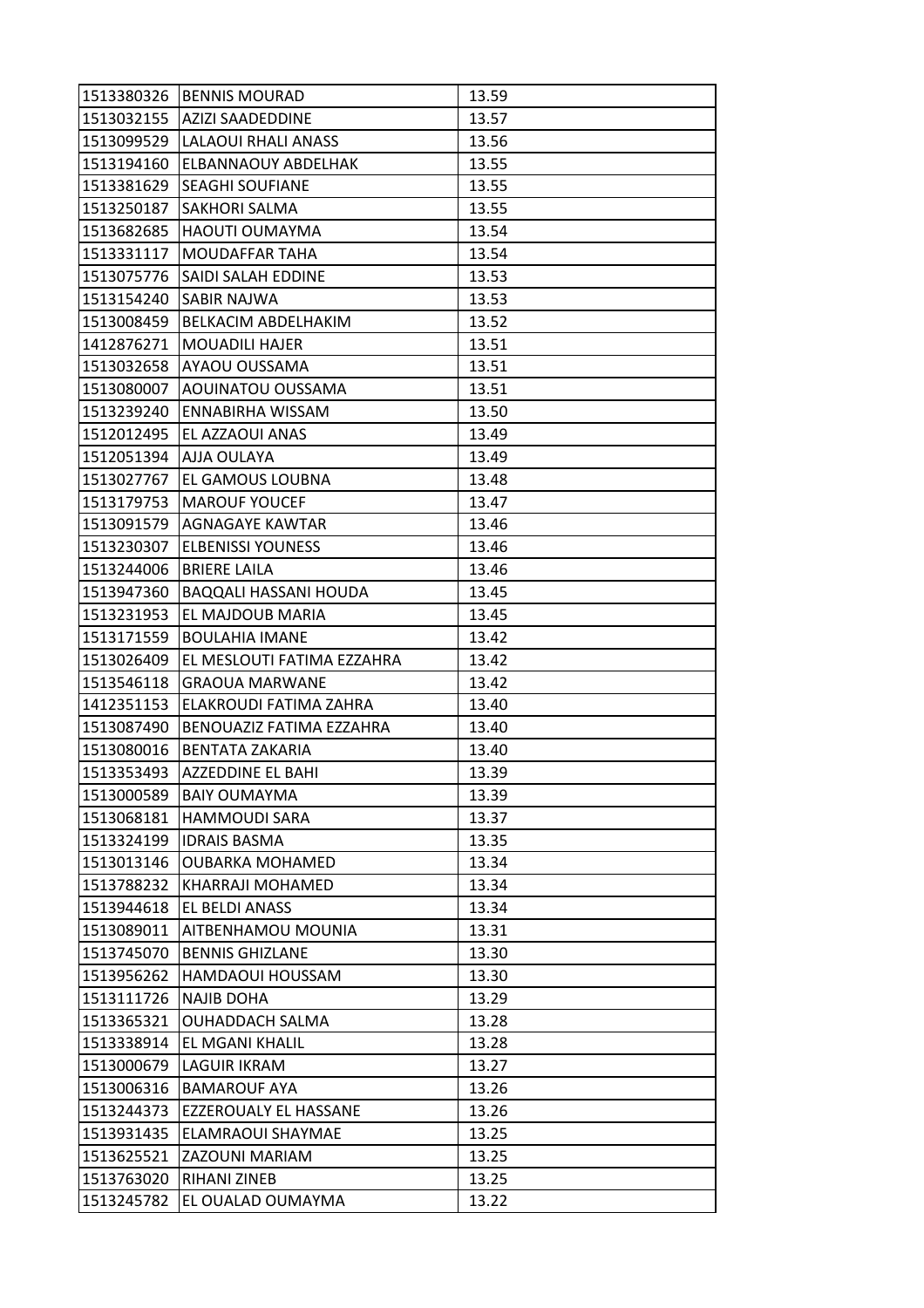|            | 1513328934 CHAKRI IMANE         | 13.22 |
|------------|---------------------------------|-------|
| 1513023429 | <b>RAOUI ABDELAZIZ</b>          | 13.22 |
| 1513107242 | ABOU EL ABBAS KHAOULA           | 13.22 |
| 1513244007 | <b>FOUM NOUR EL HOUDA</b>       | 13.21 |
| 1513098865 | <b>ANGOUD ADAM</b>              | 13.21 |
| 1513099378 | <b>TOUILI MERIEM</b>            | 13.21 |
| 1513198005 | JELAIDI ANAS                    | 13.21 |
| 1513613104 | <b>IDIOUSSE HAFSA</b>           | 13.21 |
| 1513011705 | <b>LOUD SOUMAIA</b>             | 13.20 |
| 1513236830 | <b>HADRI ZINEB</b>              | 13.20 |
| 1513346661 | EZZAHI CHAIMAA                  | 13.20 |
| 1513366581 | <b>BAADDI OMAYMA</b>            | 13.20 |
| 1513073799 | IEL BOUGA YOUSSEF               | 13.18 |
| 1513068269 | <b>EL BIYAZI OUAFA</b>          | 13.17 |
| 1513149754 | IZAHID HAMZA                    | 13.17 |
| 1513338040 | <b>BARRANE HAFSA</b>            | 13.17 |
| 1513098905 | <b>IBENKIRANE KAWTAR</b>        | 13.16 |
| 1513014951 | <b>FORSI ABDERRAHIM</b>         | 13.16 |
| 1513237672 | <b>EL BIYAD MOUNA</b>           | 13.15 |
| 1513742773 | <b>ZRIRAK SARA</b>              | 13.15 |
| 1513024866 | <b>AKROUD TARIQ</b>             | 13.14 |
| 1513935748 | <b>EL MADANI ANASS</b>          | 13.14 |
| 1513160433 | <b>BELKACHACH AMINE</b>         | 13.12 |
| 1513245868 | <b>ROUDDASSE SAAD</b>           | 13.12 |
| 1513550832 | <b>ZOUHAOUI MOHAMED</b>         | 13.12 |
| 1513101385 | RAFFAA MOHAMED HAITAM           | 13.11 |
| 1513289846 | JOUNAIDI NOUHAILA               | 13.10 |
| 1512023749 | <b>BADAGUE MOUNIR</b>           | 13.10 |
| 1513099022 | IBARHICH FATIMA EZZAHRA         | 13.09 |
| 1513196763 | RIFKI CHAIMAA                   | 13.08 |
| 1513351964 | JEL HATTAB EL IBRAHIMI IBTISSAM | 13.08 |
| 1513750861 | <b>IMALKI FATIMA EZZAHRAE</b>   | 13.05 |
| 1513243718 | HANZAZ HAMZA                    | 13.03 |
| 1513605784 | <b>BENJEDDOU OUMAIMA</b>        | 13.03 |
| 1513547003 | <b>KERROUMI MOHAMED AMINE</b>   | 13.02 |
| 1513007375 | <b>OUZIZI ALAEDDINE</b>         | 13.01 |
| 1513007969 | <b>FADIL SAFA</b>               | 13.01 |
| 1513365526 | <b>KHALILI SARA</b>             | 13.01 |
| 1513691087 | <b>ALLAMI SOUFIAN</b>           | 13.00 |
| 1513227519 | <b>ARHAZZAL HAKIM</b>           | 12.99 |
| 1513252453 | RACHDI CHOUAIB                  | 12.98 |
| 1513055041 | ELFOUA ABDERRAHMANE             | 12.97 |
| 1513068207 | LAFRIKHI HAMZA                  | 12.96 |
| 1512279664 | TANJI BADR EDDINE               | 12.95 |
| 1513365278 | <b>RADID YOUNESS</b>            | 12.95 |
| 1513330690 | <b>ELEMINE EL MOSTAPHA</b>      | 12.93 |
| 1412024916 | <b>OUHMID AHMED</b>             | 12.92 |
| 1513026950 | JAOUAD OUMAIMA                  | 12.92 |
| 1513245958 | ALCABNANI HAJAR                 | 12.92 |
| 1513242588 | EL MOTAOUAKKEL LATIFA           | 12.91 |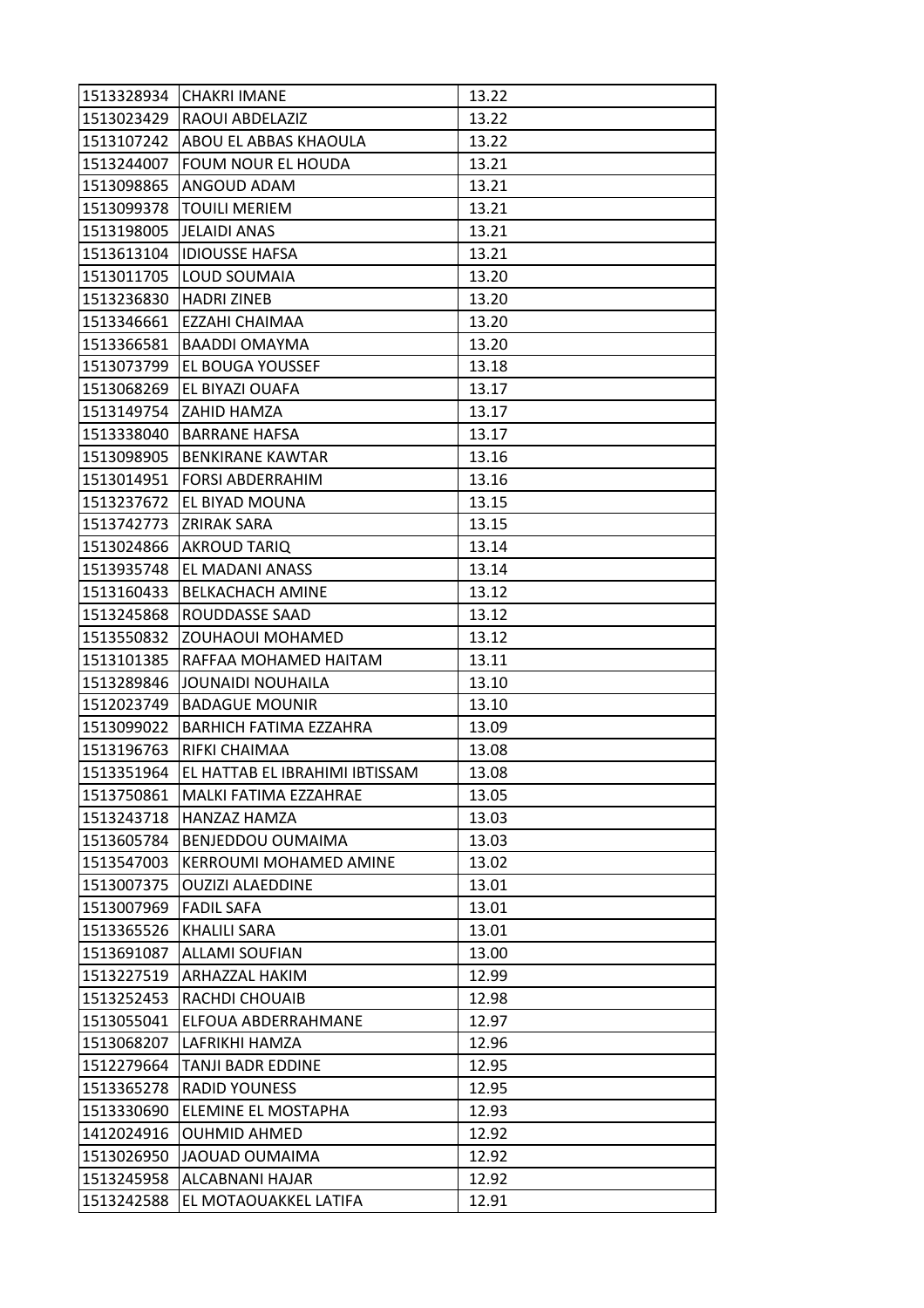| 1412055662 | <b>WAFAE BOUYHOUKENE</b>        | 12.90 |
|------------|---------------------------------|-------|
| 1513036184 | <b>BIGAOU MALIKA</b>            | 12.90 |
| 1512025935 | <b>TIGUINT ISMAIL</b>           | 12.88 |
| 1513552258 | <b>AJAOUTE HAKIM</b>            | 12.88 |
| 1513282443 | <b>ECHCHADLI ISSAM</b>          | 12.87 |
| 1513935161 | EL ALAOUI OTHMANE               | 12.86 |
| 1513931816 | <b>ELALAOUI MOHAMED ALI</b>     | 12.86 |
| 1513074326 | <b>ZAOUIA OTHMANE</b>           | 12.84 |
| 1513173989 | OUMOUHOU HAJAR                  | 12.84 |
| 1513250748 | <b>IEZZAHIRI CHAIMAE</b>        | 12.84 |
| 1513024883 | <b>EL GUENGUE MOHAMED AMINE</b> | 12.83 |
| 1513171541 | <b>HASSARI MOHAMED AMINE</b>    | 12.83 |
| 1513246014 | INAIMA REDOUANE                 | 12.83 |
| 1513942116 | <b>OUDDI NADIA</b>              | 12.80 |
| 1513379682 | <b>JNAINI ABDELLAH</b>          | 12.80 |
| 1412244156 | <b>AYOUB LAGHJIBLI</b>          | 12.79 |
| 1513324828 | YOUB IBTISSAM                   | 12.77 |
| 1513005974 | <b>YAGGOUR YOUSRA</b>           | 12.75 |
| 1513955068 | <b>BOUCHOUAF OMAR</b>           | 12.74 |
| 1513099126 | <b>EL HAKIOUI HAFSA</b>         | 12.73 |
| 1513380050 | <b>FADLI ACHRAF</b>             | 12.73 |
| 1512231396 | KHAIDOUME ABDELMOIZ             | 12.72 |
| 1513525934 | <b>AZIZ KHAOULA</b>             | 12.72 |
| 1513365970 | <b>IDMBAREK MOHAMMED</b>        | 12.71 |
| 1513803283 | <b>BOURABA YAHYA</b>            | 12.71 |
| 1513380425 | <b>KHACHABI YASSINE</b>         | 12.71 |
| 1412083912 | <b>ISMAIL ELHOUARY</b>          | 12.70 |
| 1513250174 | <b>SARDI CHARAF</b>             | 12.70 |
| 1513100950 | RAZKALLAH AMINA                 | 12.68 |
| 1513353495 | <b>AMRI SIHAM</b>               | 12.67 |
| 1513544093 | <b>SLAOUITANE YASSINE</b>       | 12.67 |
| 1412286278 | KHARBOUCHI FATIMA EZZAHRAE      | 12.66 |
| 1513317094 | <b>TIBRANI MOUNSSIF</b>         | 12.66 |
| 1513352089 | TALAAT IDRISSI SAAD             | 12.65 |
| 1513375561 | <b>HIMAFI HAFSA</b>             | 12.65 |
| 1513099338 | KABBADJ ABDELHAKIM              | 12.65 |
| 1513533954 | <b>ELHORD IKRAM</b>             | 12.64 |
| 1513804676 | ACHBAR IBRAHIM                  | 12.64 |
| 1412036645 | <b>AYOUB ATT HSATN</b>          | 12.63 |
| 1513040324 | <b>OUDRA ACHRAF</b>             | 12.63 |
| 1513935749 | ARZIKI HAMZA                    | 12.62 |
| 1513250212 | <b>SERDAI ANAS</b>              | 12.62 |
| 1513372030 | LEMOUAKNI AZZEDDINE             | 12.62 |
| 1513152632 | <b>MAGNOUN CHAIMA</b>           | 12.61 |
| 1513186994 | <b>KBACHE KHADIJA</b>           | 12.60 |
| 1513389162 | SELAM FATIMA EZZAHRAE           | 12.60 |
| 1513098224 | <b>AIT TALEB OTHMANE</b>        | 12.60 |
| 1513321926 | JAMALEDDINE IMANE               | 12.60 |
| 1512533448 | LOUGUEMIHI IMANE                | 12.59 |
| 1513803295 | JERBOUAI MOHAMED ZAKARIA        | 12.58 |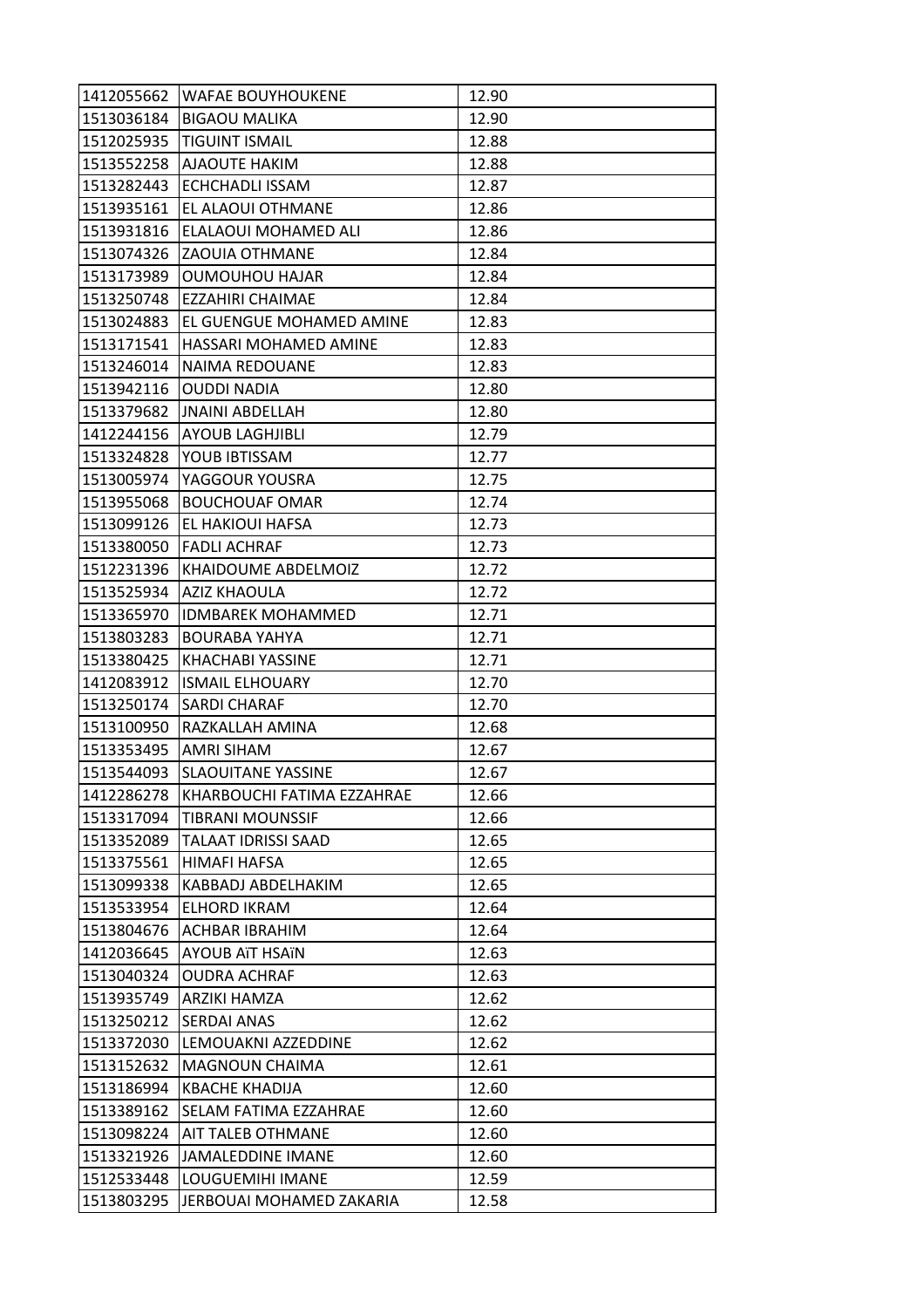|            | 1513759118 SLASSI ABDELKHALEK      | 12.58 |
|------------|------------------------------------|-------|
|            | 1412080207 ABDERRAZAQ LAATAATA     | 12.57 |
| 1513099521 | <b>ADROUJ IBTISSAM</b>             | 12.57 |
| 1513537950 | <b>KAOUKAB ZAKARIA</b>             | 12.57 |
| 1513014224 | <b>EL MAADRI AAFAF</b>             | 12.55 |
| 1513239224 | <b>ZOUANATE ABDERRAFIQ</b>         | 12.54 |
| 1513100020 | DOUKALI MOHAMED ANAS               | 12.54 |
| 1513007984 | <b>IDRISSI ZAKI NOUHAILA</b>       | 12.53 |
| 1513068130 | <b>CHOUKRI MOHAMMED YASSINE</b>    | 12.52 |
| 1513099333 | IEL HASNAOUI SALMA                 | 12.52 |
| 1513949565 | LHASNI AYA                         | 12.51 |
| 1513100053 | <b>AIT BEN HASSI YOUSSEF AMINE</b> | 12.51 |
| 1511095700 | IARAJDAL MOHAMED                   | 12.50 |
| 1513329455 | <b>RAKIB MERYEME</b>               | 12.50 |
| 1513051296 | <b>SDOUR RIDA</b>                  | 12.49 |
| 1513276611 | <b>EL OMARI KHALIL</b>             | 12.49 |
| 1513068120 | <b>RABAI YASSIR</b>                | 12.49 |
| 1513684101 | LAZAAR EL MEHDI                    | 12.49 |
| 1513032194 | <b>SABRI ADIL</b>                  | 12.48 |
|            | 1513100144  GHALLABI HAMZA         | 12.48 |
| 1513323813 | <b>BENNIS FEDDOUL YOUSSEF</b>      | 12.48 |
| 1513344733 | <b>BIRJA LAMIAA</b>                | 12.47 |
| 1513941764 | <b>OU SALLOU HADDOU</b>            | 12.47 |
| 1513079558 | <b>BANOURI ACHRAF</b>              | 12.47 |
| 1513250083 | <b>ACHAGHOUGH AMINE</b>            | 12.47 |
| 1513329573 | <b>BOUJIDA YASSINE</b>             | 12.47 |
| 1513073426 | <b>HAKIK ACHRAF</b>                | 12.46 |
| 1513226652 | MOUHARBA KHAOULA                   | 12.45 |
| 1513242495 | <b>IELKAHILI MANAL</b>             | 12.45 |
| 1412377351 | <b>OMARY LAILA</b>                 | 12.43 |
| 1513365762 | <b>MOUMEN ANAS</b>                 | 12.43 |
| 1513541125 | <b>RITAB HICHAM</b>                | 12.42 |
| 1513956774 | <b>OUAYACH FATIMA ZAHRA</b>        | 12.42 |
| 1513029150 | EL GARANI OMAYMA                   | 12.41 |
| 1513248076 | <b>BENLKHOUL ABDELKRIM</b>         | 12.39 |
| 1513376768 | DAOU OUSSAMA                       | 12.38 |
| 1513020033 | <b>CHIBANE OMAR</b>                | 12.37 |
| 1513049667 | <b>MEJHOUDI HAFSA</b>              | 12.37 |
| 1513323851 | SMIRES BENNANI MOHAMED             | 12.37 |
| 1510106521 | JARNAOUI YOUSSEF                   | 12.36 |
| 1513012755 | <b>CHOUIEKH CHAIMA</b>             | 12.36 |
| 1513349680 | <b>NIZAR GHIZLANE</b>              | 12.36 |
| 1513807844 | <b>BEN DAHRI ABIR</b>              | 12.36 |
| 1513004217 | <b>KNIKSI NOUHAILA</b>             | 12.35 |
| 1513008402 | <b>HAJJI HOUDA</b>                 | 12.35 |
| 1513244471 | <b>ESSAADANI DOUNIA</b>            | 12.35 |
| 1513942871 | <b>TAHIRI HANAN</b>                | 12.35 |
| 1513088904 | <b>MESSOUS AMINE</b>               | 12.35 |
| 1513106031 | <b>FAIZ NAWFAL</b>                 | 12.34 |
| 1513953304 | <b>ABOUHADID OMAR</b>              | 12.34 |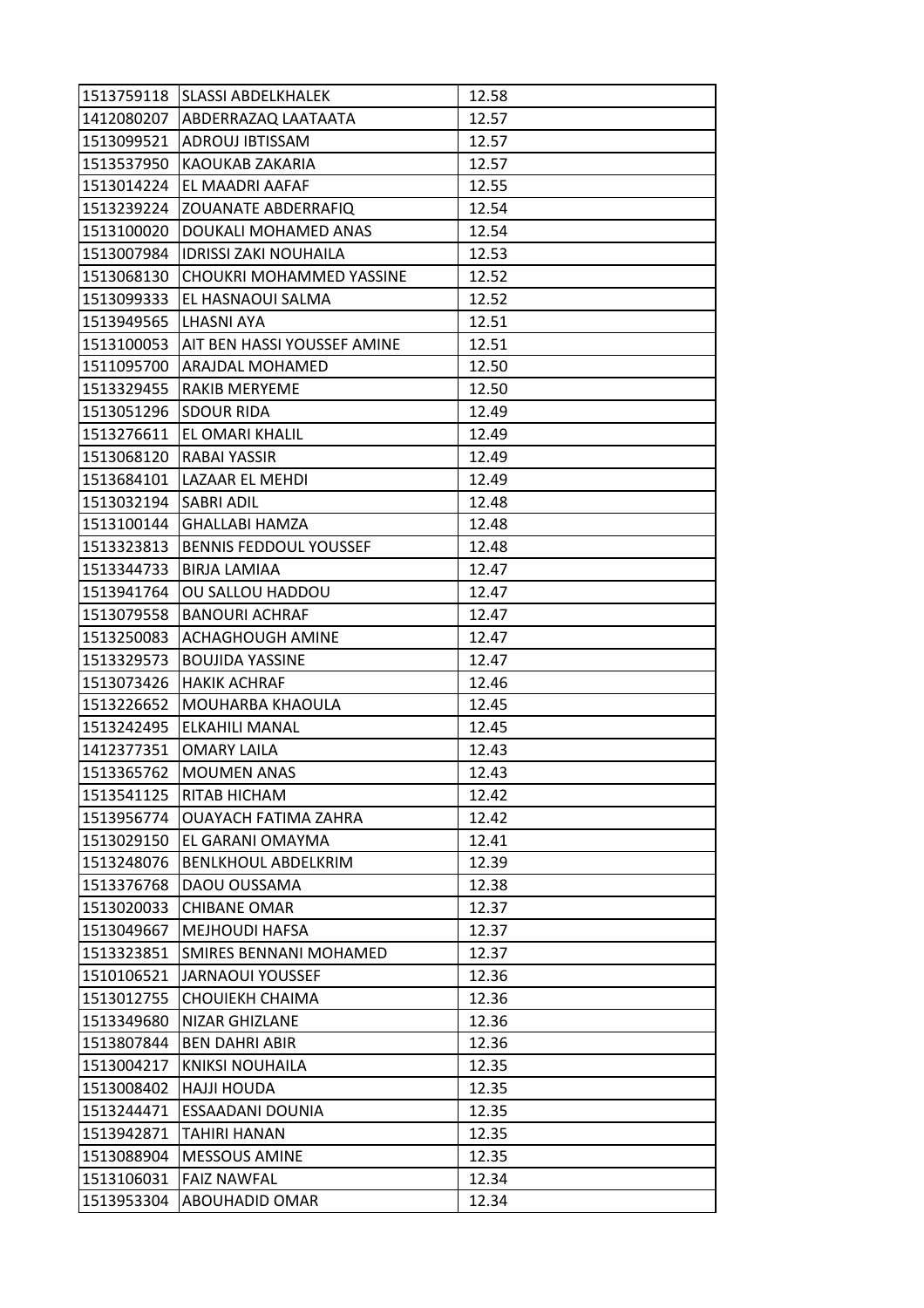|            | 1513033177 KHATAB BRAHIM       | 12.33 |
|------------|--------------------------------|-------|
| 1513231888 | <b>ES SERGHINI OMAR</b>        | 12.32 |
| 1513366096 | <b>IEL BATANE OMAR</b>         | 12.32 |
| 1513624890 | ELHAMRI ABDESLAM               | 12.32 |
| 1513014966 | IEL JAOUHARI NASSIMA           | 12.31 |
| 1513369712 | <b>JAOUANE SOUFIANE</b>        | 12.30 |
| 1513544088 | <b>FREIKECH KHALID</b>         | 12.30 |
| 1513196703 | <b>HAJOUM SALMA</b>            | 12.29 |
| 1513377448 | <b>HIND SAIKAK</b>             | 12.29 |
| 1512279688 | <b>ETTOURAT MOHAMED</b>        | 12.28 |
| 1513029932 | <b>BOUCHOUHA ANAS</b>          | 12.28 |
| 1513164557 | <b>ADADI BASSAM</b>            | 12.28 |
| 1412054862 | <b>BENJEMRA HAMZA</b>          | 12.26 |
| 1412054872 | LAAYALI OMAYMA                 | 12.26 |
| 1513365546 | <b>ATLAS YASSINE</b>           | 12.26 |
| 1512784621 | <b>EL YAAGOUBI SANAA</b>       | 12.25 |
| 1412054788 | <b>BOUMYA CHAYMAE</b>          | 12.24 |
| 1513006351 | EL ASSAD ILHAM                 | 12.23 |
| 1513050964 | LAGHRIB FATIMA                 | 12.22 |
|            | 1513336712  LAHNITI RABIA      | 12.21 |
|            | 1513068694 ABDEREBBI ABDENNOUR | 12.21 |
| 1412052955 | <b>RIADI KHAOULA</b>           | 12.20 |
| 1513074464 | <b>DAHMANE AYOUB</b>           | 12.20 |
| 1515413741 | <b>SOUFIANE YOUNESS</b>        | 12.20 |
| 1513154122 | <b>BASSOUR ACHRAF</b>          | 12.18 |
| 1412382186 | <b>BOUAJAJI IMANE</b>          | 12.16 |
| 1513153800 | <b>SKANDAR AYOUB</b>           | 12.16 |
| 1513932853 | <b>AJAANIT TAOUFIK</b>         | 12.15 |
| 1513012830 | <b>EL ATILLAH INSAF</b>        | 12.14 |
| 1513089091 | <b>BERDOUZI OUALID</b>         | 12.14 |
| 1513281204 | <b>HAJLI KAOUTAR</b>           | 12.14 |
| 1513937893 | <b>LATIF FADILA</b>            | 12.14 |
| 1513154149 | <b>OUBAALLA NABIL</b>          | 12.14 |
| 1414781188 | <b>HOUTI MOHAMMED</b>          | 12.13 |
| 1513077560 | <b>OUAHMANE MARIAM</b>         | 12.10 |
| 1513283088 | <b>ACHAQ HASSANE</b>           | 12.10 |
| 1511938002 | <b>OUDDI MOHAMED</b>           | 12.09 |
| 1513236128 | RAMI OUSSAMA                   | 12.09 |
| 1513239965 | EL FAKHAR MOHAMMED             | 12.09 |
| 1513067683 | <b>BOUDALLAA NOUR EDDINE</b>   | 12.08 |
| 1513282316 | <b>TOUIL MOHAMED</b>           | 12.08 |
| 1513091606 | <b>EL MORADY ABDELLATIF</b>    | 12.08 |
| 1513026354 | TAKI ESSAID                    | 12.04 |
| 1513008446 | <b>ISMGH HATIM</b>             | 12.03 |
| 1513323914 | <b>BENZRAIOUIL ADAM</b>        | 12.01 |
| 1513006869 | JOUGHRE FATIMA EZZAHRA         | 12.00 |
| 1512005485 | <b>RIDOUANI EL MAHJOUB</b>     | 12.00 |
| 1513008382 | <b>HASNI ZAKARIAE</b>          | 12.00 |
| 1513033288 | AIT LAAJINE ABDELLAH           | 11.99 |
| 1513351489 | <b>BADDI ZAKARIA</b>           | 11.99 |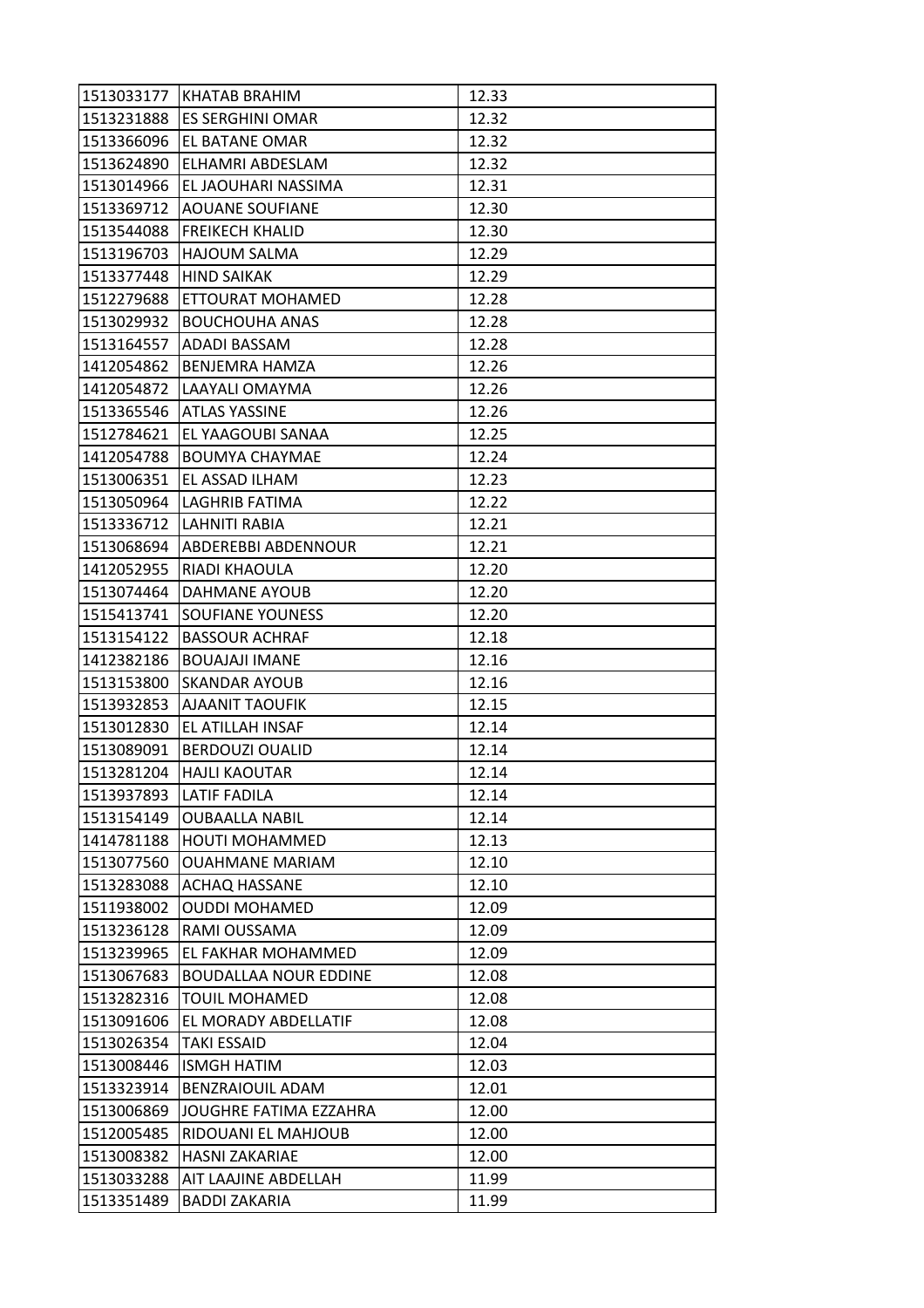|            | 1513525078   BELLORHZAL MERYEM | 11.98 |
|------------|--------------------------------|-------|
| 1513938768 | <b>JEKKA HAJAR</b>             | 11.98 |
| 1513688851 | <b>CHANAA MOHAMMED</b>         | 11.97 |
| 1512013839 | EL HASSNAOUI ALI               | 11.96 |
| 1513244644 | EL ARFAOUI NABYLA              | 11.96 |
| 1513367536 | <b>WICHOU MOHAMED REDA</b>     | 11.95 |
| 1412030047 | ABOUZAID ABDESSAMAD            | 11.95 |
| 1513955188 | IMOUTAFATIN KHALIL             | 11.92 |
| 1513034125 | MOUSTAFID OUMAIMA              | 11.91 |
| 1513036420 | <b>IDAOUBAKRIM HASSAN</b>      | 11.91 |
| 1513068235 | HAMMOUDI ABDESSAMAD            | 11.91 |
| 1513231559 | <b>ASSIM EDDINE IMANE</b>      | 11.91 |
| 1513329381 | <b>BENKHALDOUN HAMZA</b>       | 11.90 |
| 1513365188 | <b>FARHANE NIZAR</b>           | 11.89 |
| 1513696167 | ITEMSAMANI NABIL               | 11.89 |
| 1513070940 | NADIR ABDELMONIME              | 11.87 |
| 1513100561 | <b>EL MAMOUNE ANAS</b>         | 11.87 |
| 1513935756 | <b>TAROQ ISMAIL</b>            | 11.86 |
| 1513250202 | <b>ELMAHFOUDI YASSER</b>       | 11.84 |
| 1513333064 | <b>IESSGHYRY AHMED</b>         | 11.83 |
| 1412016997 | <b>ATAKAT KHALID</b>           | 11.83 |
| 1412039101 | BACHAYA AIDA                   | 11.82 |
| 1513006790 | <b>ECHARQI FOUAD</b>           | 11.82 |
| 1513243145 | ELKAMOUNI CHAIMAA              | 11.82 |
| 1513277273 | <b>JEL YAMINE AICHA</b>        | 11.80 |
| 1513108923 | <b>OUAZRI MAROUANE</b>         | 11.79 |
| 1513357418 | <b>BAROUCH AYOUB</b>           | 11.77 |
| 1412764911 | <b>BOUGHALAD ISMAIL</b>        | 11.76 |
| 1513243227 | EZZAAIM FATIMA EZZAHRA         | 11.75 |
| 1513152613 | <b>ELKOURNAFI ISMAIL</b>       | 11.74 |
| 1513387225 | <b>FETTAH SOUAD</b>            | 11.74 |
| 1513938081 | <b>EL MENOAR HAMZA</b>         | 11.74 |
| 1513013759 | <b>EL MORABITINE MOHAMED</b>   | 11.74 |
| 1513031544 | ELHAMIDI MUSTAPHA              | 11.73 |
| 1513091461 | EL ALAOUI HASSANI MAROUANE     | 11.73 |
| 1513287860 | IERRAKHA WALID                 | 11.73 |
| 1513812712 | EL ALLAM SOUFIANE              | 11.72 |
| 1513244667 | <b>AALAILA YAHYA</b>           | 11.72 |
| 1513245873 | <b>CHETBI HOUDA</b>            | 11.70 |
| 1513540291 | <b>AROHANE ZINEB</b>           | 11.70 |
| 1513014936 | <b>IZMOUH YASSINE</b>          | 11.70 |
| 1513014940 | EL AZHARI OUMAIMA              | 11.69 |
| 1513862845 | <b>EL IDRISSI TOUFIK</b>       | 11.68 |
| 1513050624 | <b>ASAID ABDELWAHAB</b>        | 11.67 |
| 1513520604 | <b>AL BIKRI ASSIA</b>          | 11.67 |
| 1513316550 | EL KAMILY HAKIMA               | 11.65 |
| 1512021623 | <b>OUGOUR MOHAMED</b>          | 11.63 |
| 1513066246 | <b>FATIH ABIR</b>              | 11.63 |
| 1513181104 | <b>MALEK SOUKAINA</b>          | 11.63 |
| 1513023940 | RARA RIDA                      | 11.63 |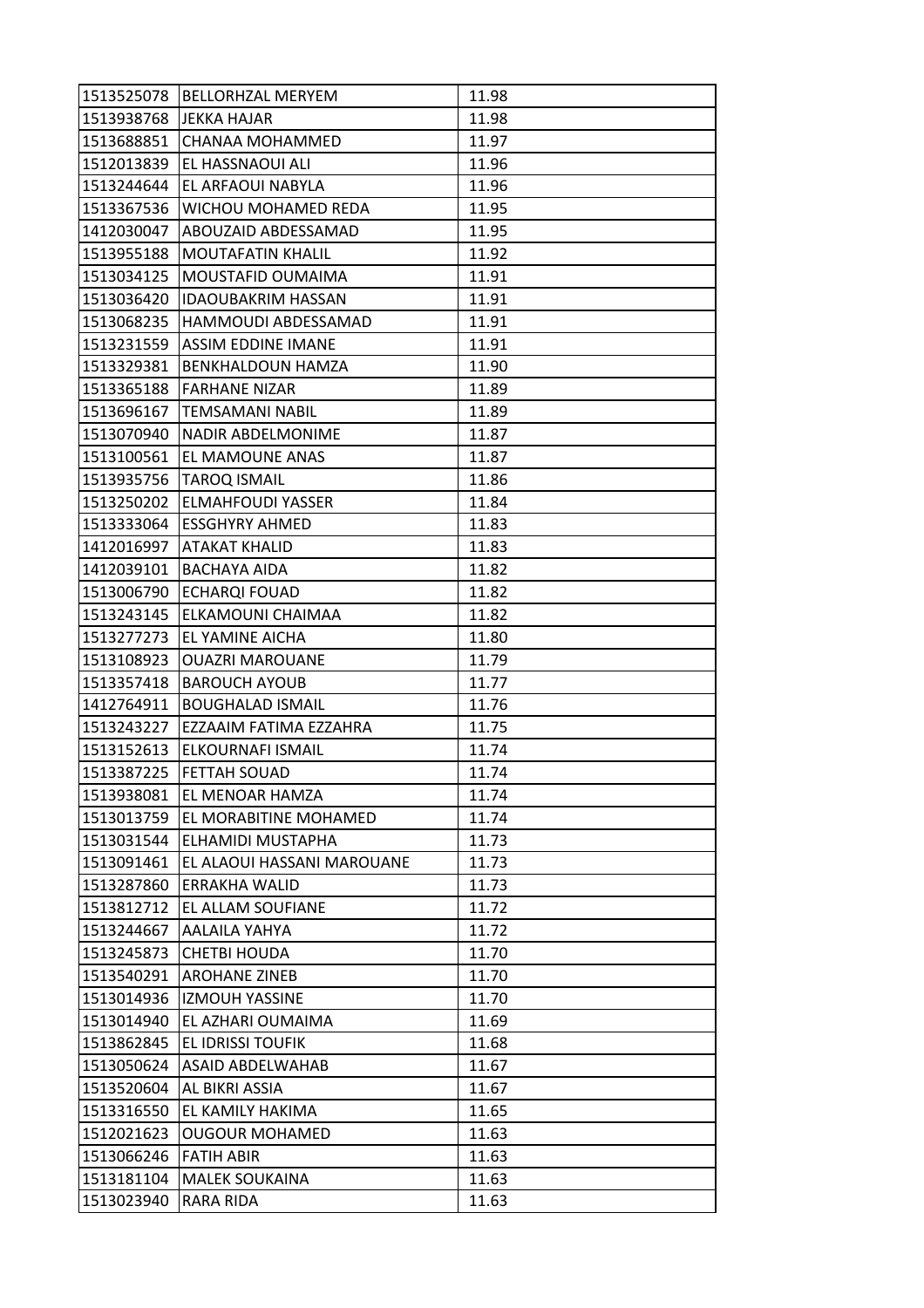| 1513250217 | <b>SAIH FATIMA EZZAHRA</b> | 11.62 |
|------------|----------------------------|-------|
| 1513242596 | <b>MTIQID HAFSSA</b>       | 11.61 |
| 1513792431 | <b>HARKI IKRAME</b>        | 11.59 |
| 1513023442 | <b>HADDY AYOUB</b>         | 11.58 |
| 1513066146 | <b>GHANEM ABDELGHANI</b>   | 11.58 |
| 1512070408 | <b>BOUNOUADER OUIAM</b>    | 11.57 |
| 1512360041 | <b>EL MALKI FADWA</b>      | 11.57 |
| 1513607282 | ELOUARIACHI SANAE          | 11.55 |
| 1513957064 | <b>BOU CHENIAL MOUAD</b>   | 11.55 |
| 1513250062 | <b>IELRHAIR IMANE</b>      | 11.54 |
| 1513005820 | <b>ALLAL HAFIDA</b>        | 11.53 |
| 1513344622 | <b>EL WAKACH IBTISSAM</b>  | 11.52 |
| 1513934413 | KOURSAOUI NOURA            | 11.51 |
| 1513099136 | NAJIDI JAAFAR              | 11.51 |
| 1513067042 | <b>TIDILI IMANE</b>        | 11.50 |
| 1512244237 | <b>SERGHINI OMAR</b>       | 11.50 |
| 1513012641 | <b>ETTAQI SAMI</b>         | 11.49 |
| 1513051098 | <b>SAMIESSOULH LASSIAD</b> | 11.47 |
| 1513080033 | <b>ALOUANI SALMA</b>       | 11.46 |
| 1513317994 | <b>ZOUAK MOHAMED</b>       | 11.46 |
| 1515182650 | <b>NAGUE IKRAME</b>        | 11.45 |
| 1513165273 | <b>MALGHI HAYAT</b>        | 11.42 |
| 1513370981 | <b>EDOUAHDI ZINEB</b>      | 11.41 |
| 1513100540 | <b>BERRADI ACHRAF</b>      | 11.40 |
| 1515198348 | NAJIH NAJIB                | 11.39 |
| 1513333953 | <b>BARKAL HAJAR</b>        | 11.39 |
| 1412074205 | <b>AMINA CHGUIFI</b>       | 11.36 |
| 1513023492 | <b>ELMAJJATI SOKAYNA</b>   | 11.36 |
| 1513358327 | <b>OMARI HAMZA</b>         | 11.36 |
| 1513948839 | EL MAZOUNI EL MEHDI        | 11.36 |
| 1513007376 | <b>BENIDIR GHASSAN</b>     | 11.35 |
| 1513543022 | YAKOUBI AYOUB              | 11.34 |
| 1513099679 | <b>ERRARAY ZAKARIA</b>     | 11.34 |
| 1513329821 | <b>OUMEZZI IMANE</b>       | 11.34 |
| 1513041456 | <b>BENLIMAM SOUAD</b>      | 11.33 |
| 1513226861 | <b>BOUMEHDI SALMA</b>      | 11.31 |
| 1513181136 | <b>KHALED KHAOULA</b>      | 11.30 |
| 1513240662 | <b>ELHIRCH HAMZA</b>       | 11.30 |
| 1513242468 | <b>JNAINI ZINEB</b>        | 11.30 |
| 1513245722 | <b>QOZBOR MOHCINE</b>      | 11.29 |
| 1513952178 | ETTAHRI HAMZA              | 11.29 |
| 1513010992 | ELALAOUI ABDELKARIM        | 11.27 |
| 1513026967 | <b>KRITIT ABDELADIM</b>    | 11.27 |
| 1513068260 | <b>BELFAIK NISSRINE</b>    | 11.27 |
| 1513613286 | <b>ZERHMOUTI KHAOULA</b>   | 11.27 |
| 1513012796 | <b>CHATI CHAYMA</b>        | 11.26 |
| 1513039030 | <b>OULHAJ BRAHIM</b>       | 11.26 |
| 1513349644 | <b>IHFA NADIA</b>          | 11.26 |
| 1412072990 | YOUNES MARHRAOUI           | 11.24 |
| 1513055868 | <b>ARICHI AHLAM</b>        | 11.23 |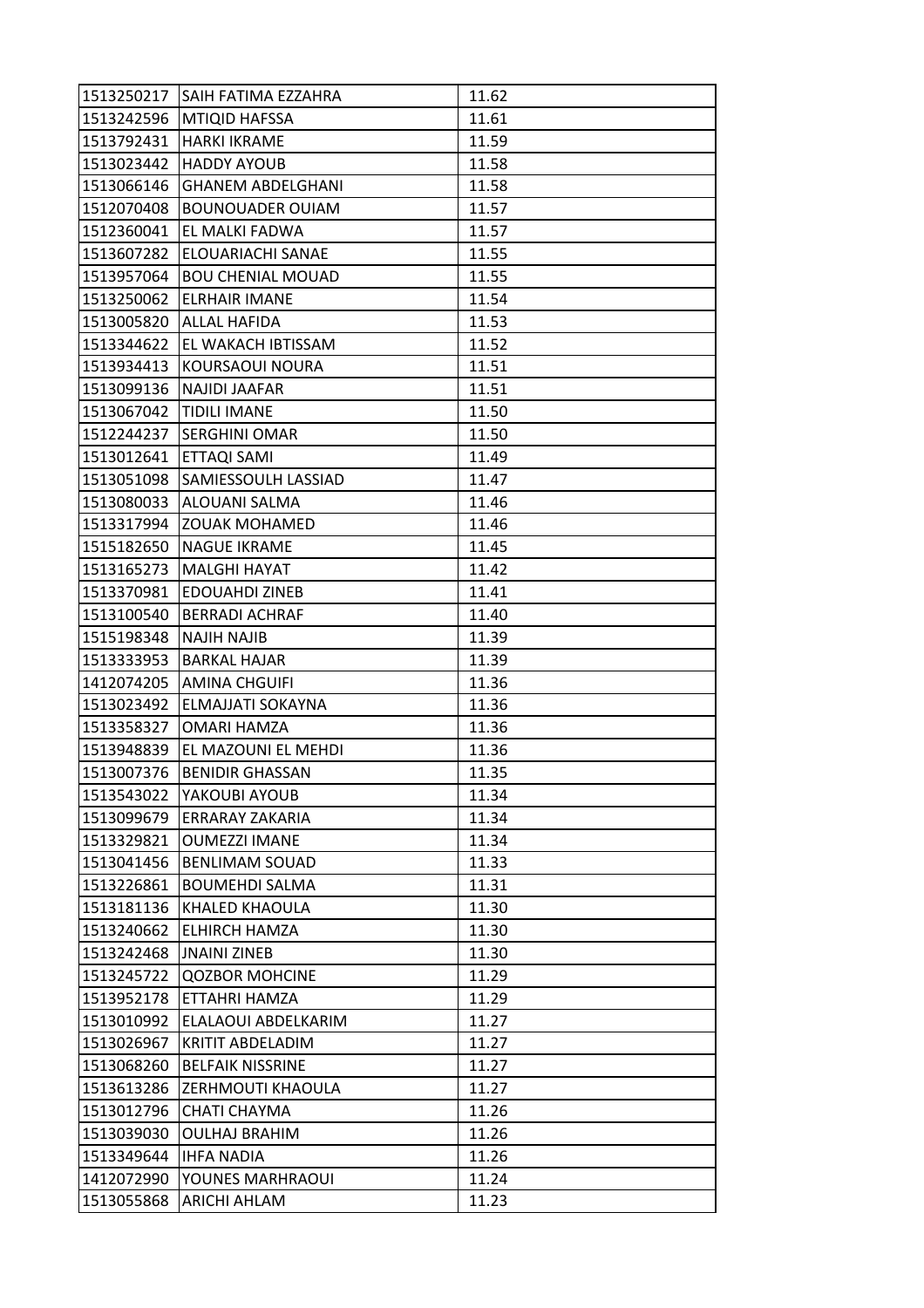|            | 1513014853 AKHERRAZ FATIMA ZAHRA | 11.23 |
|------------|----------------------------------|-------|
| 1513284376 | <b>SALAMI MARYAM</b>             | 11.22 |
| 1513001035 | <b>JAMAM GHIZLANE</b>            | 11.22 |
| 1512083400 | <b>TAHIRI YASSIR</b>             | 11.21 |
| 1513165293 | <b>ZEMRAG SOFEA</b>              | 11.21 |
| 1513365764 | <b>NAHOURI SALAHEDDINE</b>       | 11.21 |
| 1513635302 | <b>RAHIMI MARYEM</b>             | 11.21 |
| 1513229557 | LLAAKAIRI GHIZLANE               | 11.20 |
| 1513345370 | <b>OUFARES MANAL</b>             | 11.20 |
| 1513523869 | <b>DORHMITARIK</b>               | 11.20 |
| 1412035210 | <b>RADAH TAREK</b>               | 11.20 |
| 1512279339 | <b>TILAOUI ACHRAF</b>            | 11.16 |
| 1412007973 | NADER AZ.EDDINE                  | 11.16 |
| 1513076077 | <b>HAFIT AYMANE</b>              | 11.15 |
| 1513193891 | <b>ICHOUHAR AIMAD</b>            | 11.14 |
| 1512083475 | MZIOUKA KHAOULA                  | 11.13 |
| 1513050717 | <b>EL MARGHDI YOUSSEF</b>        | 11.13 |
| 1513244415 | <b>SAIKOUKI INTISSAR</b>         | 11.13 |
| 1513946226 | HMIDANI FILALI YASSINE           | 11.13 |
| 1412391736 | <b>SOULAIMANE YASSMINE</b>       | 11.13 |
| 1513245786 | JGOUNNI HAJAR                    | 11.12 |
| 1513335882 | <b>ELABID EJJEMMANI ZAKARIA</b>  | 11.12 |
| 1513250102 | <b>ELALLOUCHI MOUHSINE</b>       | 11.11 |
| 1513101429 | <b>GHAZI KHADIJA</b>             | 11.10 |
| 1513244421 | <b>BELBHAR IMANE</b>             | 11.10 |
| 1412005161 | <b>CHAMAR SOUMIA</b>             | 11.08 |
| 1513543385 | <b>SEMLALI RANIA</b>             | 11.07 |
| 1513008546 | <b>ABOUDAMIR FAROUQ</b>          | 11.06 |
| 1513618723 | <b>MEHDI BILAL</b>               | 11.05 |
| 1513229514 | <b>ENANI FATIMA EZZAHRA</b>      | 11.05 |
| 1513050473 | <b>OUMZITI OSSAMA</b>            | 11.04 |
| 1513284174 | <b>EL HADDOUMI ZHOUR</b>         | 11.04 |
| 1513014250 | <b>GUEJDAD ASMA</b>              | 11.04 |
| 1513619530 | <b>LOUKILI YOUNES</b>            | 11.03 |
| 1513026904 | <b>ESSADKI OMAIMA</b>            | 11.03 |
| 1412250159 | <b>HAJAR ERRAOUI</b>             | 11.02 |
| 1513114323 | <b>AGHOUSSASSE MOHAMMED</b>      | 11.02 |
| 1513550889 | <b>ZHIRI MOHAMED AMINE</b>       | 11.02 |
| 1513522051 | <b>GRIMLI HAFSA</b>              | 11.01 |
| 1412034900 | EL KHALIFI OUSSAMA               | 10.99 |
| 1513100576 | <b>ABOUSSIF MARIAME</b>          | 10.99 |
| 1513389987 | <b>BENSGHIR HANANE</b>           | 10.99 |
| 1513947283 | MOULOUKI KAOUTAR                 | 10.97 |
| 1512286555 | NOUARI NOUAMAN                   | 10.93 |
| 1513319977 | CHAKRI OUMAIMA                   | 10.93 |
| 1513152002 | KARKOURI HAMZA                   | 10.92 |
| 1513181148 | <b>ZILALI HAMZA</b>              | 10.92 |
| 1515776272 | LANAYA MOHAMED                   | 10.92 |
| 1513008429 | <b>BAHOU OMAR</b>                | 10.92 |
| 1513762706 | <b>BOULAHNINE ZIDANE</b>         | 10.92 |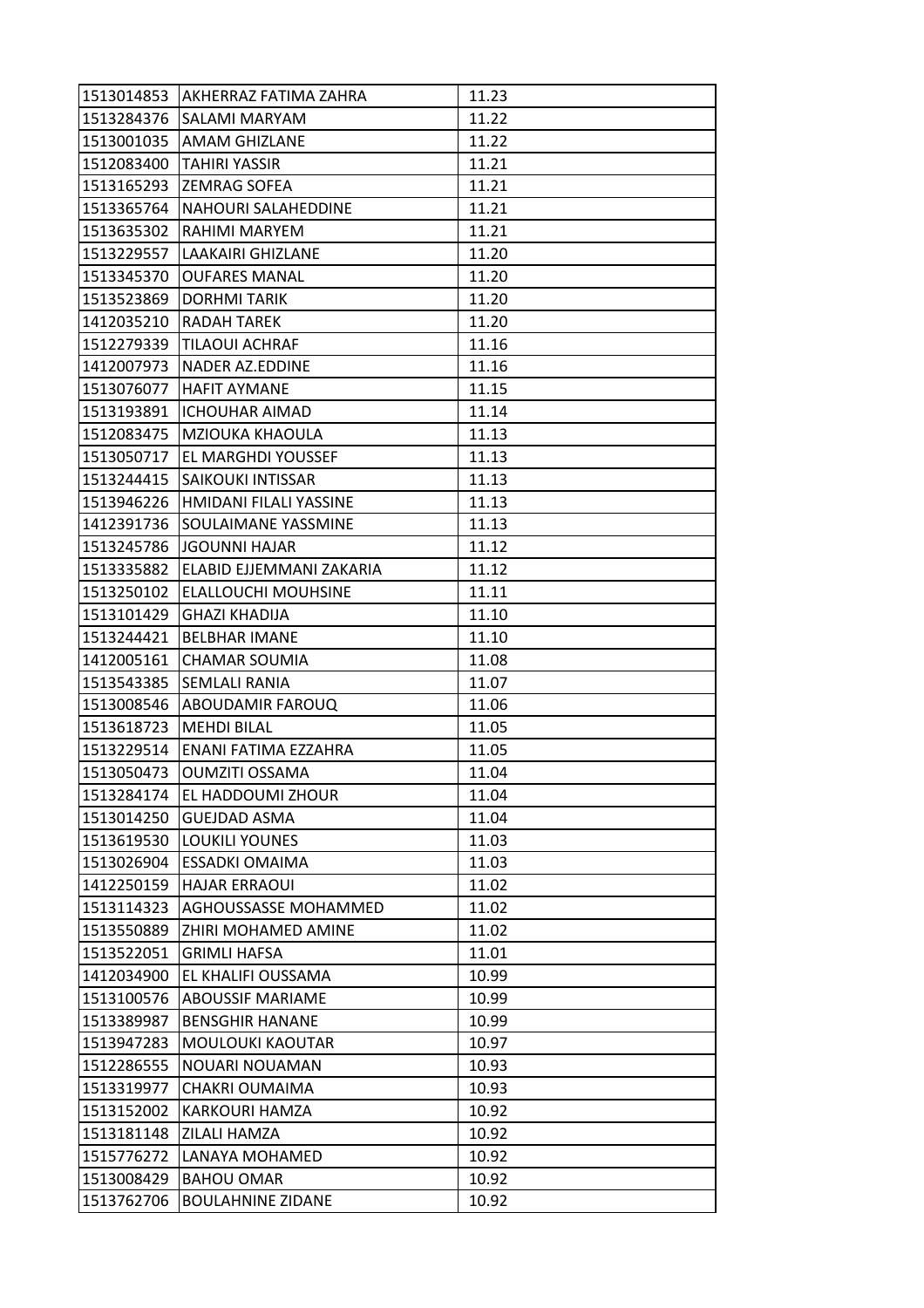|            | 1513277515   AABIRROUCHE HAMZA | 10.91 |
|------------|--------------------------------|-------|
| 1412864381 | <b>BENTABET ASMAE</b>          | 10.90 |
| 1513093253 | <b>SABOUR AIMAD</b>            | 10.90 |
| 1513342995 | NAIT HAMOU HASNA               | 10.90 |
| 1513382855 | <b>STAILI HIND</b>             | 10.90 |
| 1513321571 | <b>ZIZI HIND</b>               | 10.90 |
| 1412001242 | <b>BOUIFALIOUNE HIND</b>       | 10.89 |
| 1513956235 | IZAHIR MOHAMED                 | 10.89 |
| 1513333043 | <b>BOUKHTA ALI</b>             | 10.87 |
| 1513005935 | <b>EL OUAGARI IMANE</b>        | 10.86 |
| 1513194004 | <b>AHBAR AYOUB</b>             | 10.86 |
| 1513957317 | <b>MIMISS HAFSA</b>            | 10.86 |
| 1513323822 | <b>MOUKHLIF AMINE</b>          | 10.86 |
| 1513230295 | <b>MYAHI SAAD</b>              | 10.85 |
| 1513238776 | <b>BAELHAJ YOUSSEF</b>         | 10.85 |
| 1513346347 | <b>MEZIANE MAHA</b>            | 10.83 |
| 1513282251 | <b>SADQI IMANE</b>             | 10.82 |
| 1513000505 | <b>GRINE HIND</b>              | 10.81 |
| 1513085489 | <b>OUTZEROUALT ZAKARIA</b>     | 10.80 |
| 1513365169 | <b>SAFI IKRAME</b>             | 10.80 |
| 1513048614 | <b>BELKARKOR SALMA</b>         | 10.79 |
| 1513231241 | RAHMANI AHMED                  | 10.79 |
| 1513242488 | <b>HAMMOUCH AYOUB</b>          | 10.79 |
| 1513231292 | <b>ANTARI OMAR</b>             | 10.78 |
| 1513363915 | <b>MATCHI AYOUB</b>            | 10.78 |
| 1513069683 | <b>MRICHA AYMANE</b>           | 10.77 |
| 1513283381 | <b>OUADOUDI HASNAA</b>         | 10.77 |
| 1513363876 | MOSSATI OUSSAMA                | 10.76 |
| 1513152624 | <b>KHOBIZY SANAA</b>           | 10.75 |
| 1513377359 | <b>BOUNRI KHAOULA</b>          | 10.74 |
| 1513696954 | JEBARI MOHAMED REDA            | 10.74 |
| 1412904616 | <b>KHALIFI OUMAYMA</b>         | 10.71 |
| 1513068303 | <b>ES SALMI FADOUA</b>         | 10.71 |
| 1513243838 | QOSBI BADR                     | 10.71 |
| 1513784785 | <b>ALAMI YASMINE</b>           | 10.71 |
| 1513084371 | <b>ES SAOUDI KAOUTAR</b>       | 10.70 |
| 1513113957 | <b>EDRIOUICH KARIMA</b>        | 10.68 |
| 1513014324 | <b>BARIK AHMED</b>             | 10.67 |
| 1513008066 | LAHLAL SARA                    | 10.66 |
| 1513807129 | <b>EL YOUSFI ASMAE</b>         | 10.66 |
| 1513280077 | KAABOUCH ABDESSAMAD            | 10.64 |
| 1512927296 | AIT MESSAAD BADR               | 10.63 |
| 1513014272 | <b>GRMANE YASSINE</b>          | 10.62 |
| 1513605786 | <b>CHENAM JIHANE</b>           | 10.62 |
| 1513350974 | <b>MRAIHY OUSSAMA</b>          | 10.62 |
| 1513048755 | TAMMAM CHARIFA                 | 10.61 |
| 1513343388 | EL MOUMNI HASSAN               | 10.61 |
| 1513080761 | ELHAFIANE ZAKARIA              | 10.61 |
| 1513345526 | <b>AKKAD AYA</b>               | 10.61 |
| 1513351767 | HMAMA HAFSA                    | 10.61 |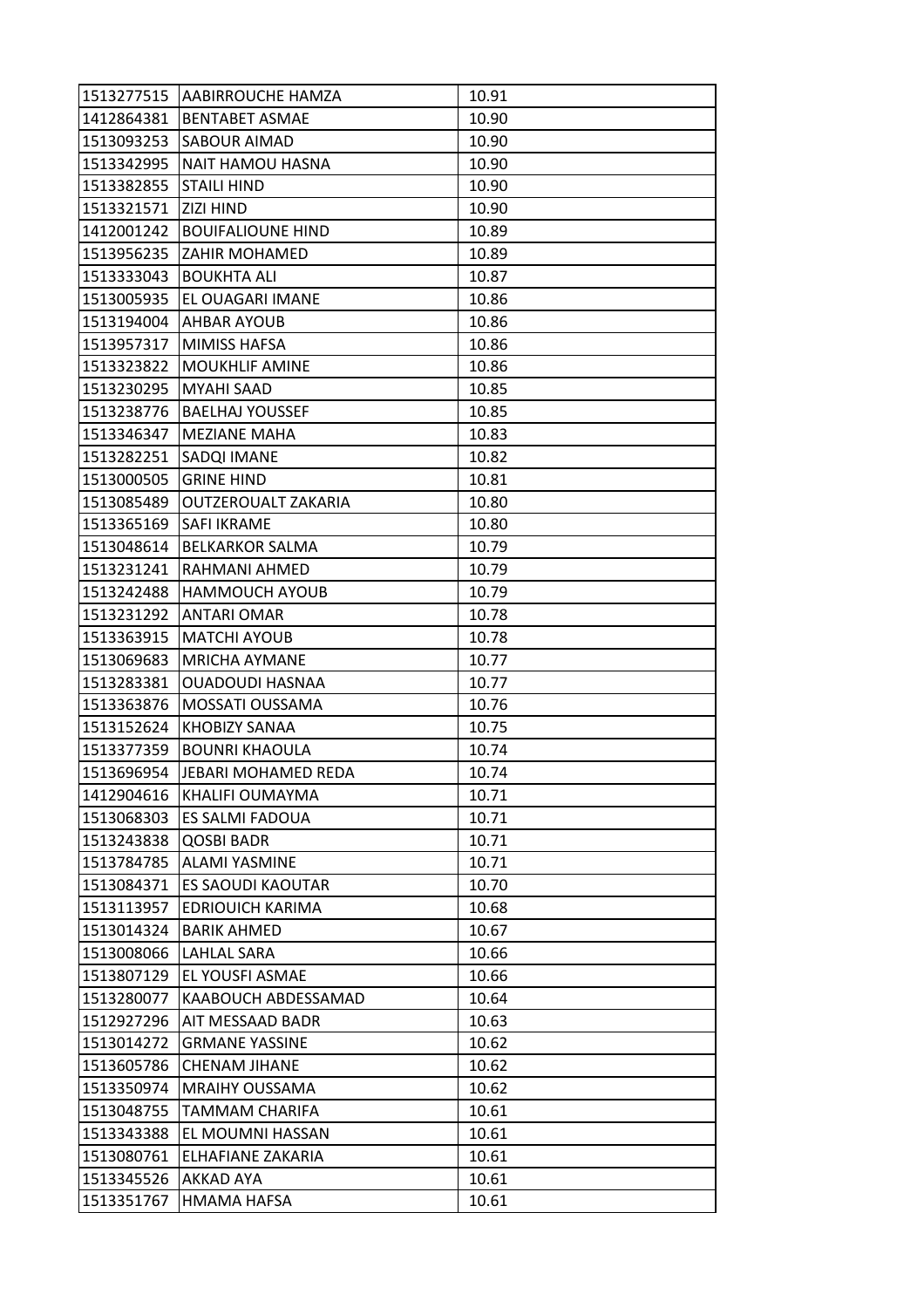| 1513049024 | <b>KRAOU HICHAM</b>      | 10.60 |
|------------|--------------------------|-------|
| 1513171500 | <b>ELQANNAA ANAS</b>     | 10.60 |
| 1512708203 | <b>BENKRIMEN YAHIA</b>   | 10.59 |
| 1513334174 | OTMANI ABDERRAHMANE      | 10.59 |
| 1513691405 | DAHDOUH LOUBNA           | 10.59 |
| 1513281330 | EL FRAYJI ACHRAF         | 10.57 |
| 1513100231 | <b>TAHIRI ZAHIRA</b>     | 10.57 |
| 1513291458 | <b>IDBARKA MEHDI</b>     | 10.55 |
| 1513376109 | DIHAJ CHAIMAA            | 10.55 |
| 1513936582 | MEHRIZI ALAOUI HAMZA     | 10.54 |
| 1513227686 | IHMAITI JAAFAR           | 10.53 |
| 1513012069 | <b>SAMIR SOUKAINA</b>    | 10.52 |
| 1513611380 | <b>BOUZIANI HAFSA</b>    | 10.52 |
| 1513024035 | <b>CHABBA LOUBNA</b>     | 10.52 |
| 1513274784 | <b>BELLIHY AYOUB</b>     | 10.52 |
| 1513017161 | RABOUA ABDERRAHIM        | 10.51 |
| 1513078473 | <b>SADDIKI OUMAIMA</b>   | 10.51 |
| 1513545008 | <b>LAKHDAR ALAEDDINE</b> | 10.51 |
| 1513068663 | ER RACHDAOUI FATIHA      | 10.50 |
| 1513077380 | <b>BAHTAT ILIASS</b>     | 10.50 |
| 1513331281 | <b>DAHIRY ANASS</b>      | 10.49 |
| 1412007786 | <b>BELHOUCHA MOHAMED</b> | 10.48 |
| 1513008410 | AIT IBOURK HAMZA         | 10.48 |
| 1513165316 | <b>HARFI AYMEN</b>       | 10.47 |
| 1513250120 | LARIANI NISRINE          | 10.47 |
| 1513525972 | <b>EL AMMARI FOUZIA</b>  | 10.47 |
| 1412085912 | <b>HAYTAM NAJIB</b>      | 10.46 |
| 1513183860 | <b>GHANDI IMANE</b>      | 10.46 |
| 1513242548 | LEMKIRI HOUDA            | 10.46 |
| 1513074329 | LAMAACHI MOHAMED         | 10.45 |
| 1513068183 | HOUMMANI FATIMA EZZAHRAE | 10.43 |
| 1513008411 | <b>KOURMOU OMAR</b>      | 10.42 |
| 1513322195 | <b>AMZIL SAKHR</b>       | 10.40 |
| 1513359158 | <b>BOULAFFAS AMINE</b>   | 10.40 |
| 1513949726 | <b>BEN MOULOUD AYOUB</b> | 10.40 |
| 1513113311 | <b>BOUCHRA ERRABHI</b>   | 10.39 |
| 1412082413 | ZAKARIA EL FAQIR         | 10.38 |
| 1513109807 | <b>CHERKAOUI YOUSSEF</b> | 10.37 |
| 1513618844 | EL HRARTI ABDELHAKIME    | 10.36 |
| 1513037768 | <b>MAZZI ASMAE</b>       | 10.35 |
| 1513012848 | ELGHALI AYOUB            | 10.34 |
| 1513231200 | <b>ACHIBANE EL MEHDI</b> | 10.34 |
| 1512934625 | <b>KOUROUCH ISMAIL</b>   | 10.33 |
| 1513024622 | <b>FADLADI ZAYNAB</b>    | 10.32 |
| 1513551510 | <b>CHERKI IKRAM</b>      | 10.32 |
| 1412741016 | <b>ACHETOUANE AMINE</b>  | 10.30 |
| 1513337442 | <b>BINDECH HALA</b>      | 10.30 |
| 1513955107 | TAMAZART SAADALLAH       | 10.30 |
| 1513055806 | <b>EL FAHSI YOUSSEF</b>  | 10.28 |
| 1412228477 | <b>ILYAS KHEBBAZ</b>     | 10.27 |